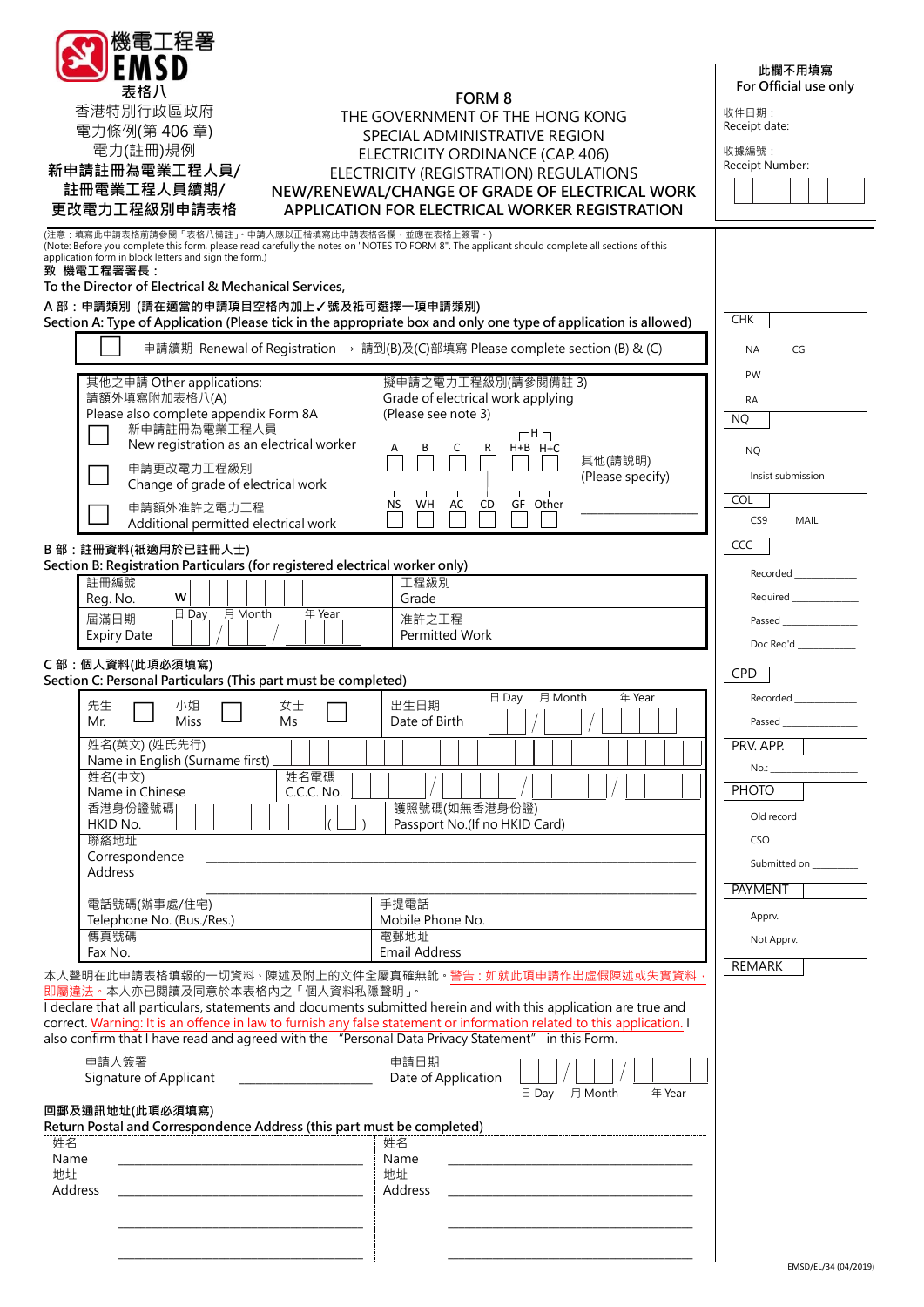#### **D 部:其他資料(可選擇填寫) Section D: Other Particulars (Optional item)**

| on D: Other Particulars (Optional item) |                                                                                                                            |                                                                               |                              |              |  |  |  |
|-----------------------------------------|----------------------------------------------------------------------------------------------------------------------------|-------------------------------------------------------------------------------|------------------------------|--------------|--|--|--|
| (1)                                     | 電力設計 / 安裝 / 維修保養 / 定期檢測 (WR2) 服務在您的工作量大概佔多少 ?                                                                              |                                                                               |                              |              |  |  |  |
|                                         | What proportion of your works in respect of electrical design / installation / repair & maintenance / PITC (WR2) services? |                                                                               |                              |              |  |  |  |
| 設計服務                                    |                                                                                                                            |                                                                               | 電力安裝服務                       |              |  |  |  |
| Design Services                         |                                                                                                                            | %                                                                             | <b>Installation Services</b> | %            |  |  |  |
| 維修保養服務                                  |                                                                                                                            |                                                                               | 定期檢測 (WR2) 服務                |              |  |  |  |
| Repair and Maintenance Services         |                                                                                                                            | %                                                                             | PITC (WR2) Services          | %            |  |  |  |
|                                         |                                                                                                                            |                                                                               |                              |              |  |  |  |
| Other (Please specify: _________        |                                                                                                                            |                                                                               |                              | %            |  |  |  |
| (2)                                     | 閣下工作的公司的類別:                                                                                                                | 物業管理 / 顧問工程公司 / 工程承辦商 / 電器產品供應商 /                                             |                              |              |  |  |  |
|                                         | (請將不適用的刪去)                                                                                                                 |                                                                               |                              |              |  |  |  |
|                                         | What is your company's nature?                                                                                             | Property management / Consultant / Contractor / Electrical product supplier / |                              |              |  |  |  |
|                                         | (Delete whichever is inapplicable)                                                                                         |                                                                               |                              |              |  |  |  |
| (3)                                     |                                                                                                                            | 過去三年, 曾否提供定期檢測 (WR2) 之服務?如有, 平均每年提供多少次該服務?                                    |                              |              |  |  |  |
|                                         | Did you provide any service on PITC (WR2) Works? If yes, how many times per annum in average had your company              |                                                                               |                              |              |  |  |  |
|                                         | provided such services?                                                                                                    | 沒有<br>NO.                                                                     | 有<br>YES                     | 次<br>time(s) |  |  |  |
|                                         |                                                                                                                            |                                                                               |                              |              |  |  |  |

### **表格八備註**

### 新申請註冊為電業工程人員/註冊電業工程人員續期/更改電力工程級別申請表格

- 1. 凡尚未註冊為電業工程人員的人士,祇可提交一份新申請註冊表格,重覆的申請將不被接納。已註冊電業工程人員申請續期,祇須填寫此表格(表格八), 新申請必須額外填寫附加表格八(A), 及參閱「表格八 A 備註」。申請費用將不會發還。
- 2. D 部要求之資料並非申請註冊為電業工程人員 / 註冊電業工程人員續期 / 更改電力工程級別必須提供之資料,填寫與否將不會影響申請結果。所得 之資料只作本署參考之用。
- 3. 電力工程級別
	- A. A 級電力工程指︰在低壓固定電力裝置之中最高電力需求量不超逾 400 安培(單相或三相)的部分進行的電力工程。
	- B. B 級電力工程指︰在低壓固定電力裝置之中最高電力需求量不超逾 2500 安培(單相或三相)的部分進行的電力工程。B 級電力工程包括 A 級 電力工程在內。
	- C. C 級電力工程指︰任何電流量的低壓固定電力裝置的電力工程。C 級電力工程包括 A 級及 B 級電力工程在內。
	- R. R 級電力工程包括下列任何一項或多項:
		- NS: 霓虹招牌裝置的電力工程。 WH: 儲水量不超過 200 升的無排氣管的儲水式電熱水爐裝置的電力工程。
		- AC: 空氣調節裝置的電力工程。
		- CD: 低壓電力器具連接 / 截斷電源及電力器具的電力工程。
		- GF: 發電設施裝置的電力工程。
		- 其他: 只限在某一或某類裝置或某類房產進行的電力工程。
	- H. H 級電力工程指高壓電力裝置的電力工程。

### **NOTES TO FORM 8**

# NEW/RENEWAL/CHANGE OF GRADE OF ELECTRICAL WORK APPLICATION FOR ELECTRICAL WORKER REGISTRATION

- 1. For non-registered electrical worker, only one application for new registration is allowed. Duplicate application will not be accepted. For applicant applying for renewal of registration, only this form (Form 8) is required. For other types of application, please also complete appendix Form 8(A) and see "NOTES TO FORM 8(A)". Application fee is not refundable.
- 2. The provision of information in Section D is not compulsory for new / renewal / change of grade of electrical workers application for electrical worker registration. The result of application will NOT be affected by the completeness of Section D. The information obtained in Section D is for EMSD reference only.
- 3. GRADE OF ELECTRICAL WORK
	- A. Grade A electrical work is electrical work on that part of a low voltage fixed electrical installation that has a maximum demand not exceeding 400A, single or three phase.
	- B. Grade B electrical work is electrical work on that part of a low voltage fixed electrical installation that has a maximum demand not exceeding 2500A, single or three phase. Grade B electrical work includes Grade A electrical work.
	- C. Grade C electrical work is electrical work on a low voltage fixed electrical installation of any capacity. Grade C electrical work includes Grade A and Grade B electrical work.
	- R. Grade R electrical work may include one or more of the following:
		- NS: electrical work on a neon sign installation;
			- WH: electrical work on an unvented electric thermal storage type water heater installation (not exceeding 200 liters storage capacity);
			- AC: electrical work on an air-conditioning installation;
		- CD: electrical work for connection / disconnection of electricity supply to / from an low voltage electrical equipment and associated electrical work on the equipment;
		- GF: electrical work on a generating facility installation
		- Others: electrical work restricted to any other particular installation, type of installation or type of premises.
	- H. Grade H electrical work is electrical work on a high voltage electrical installation.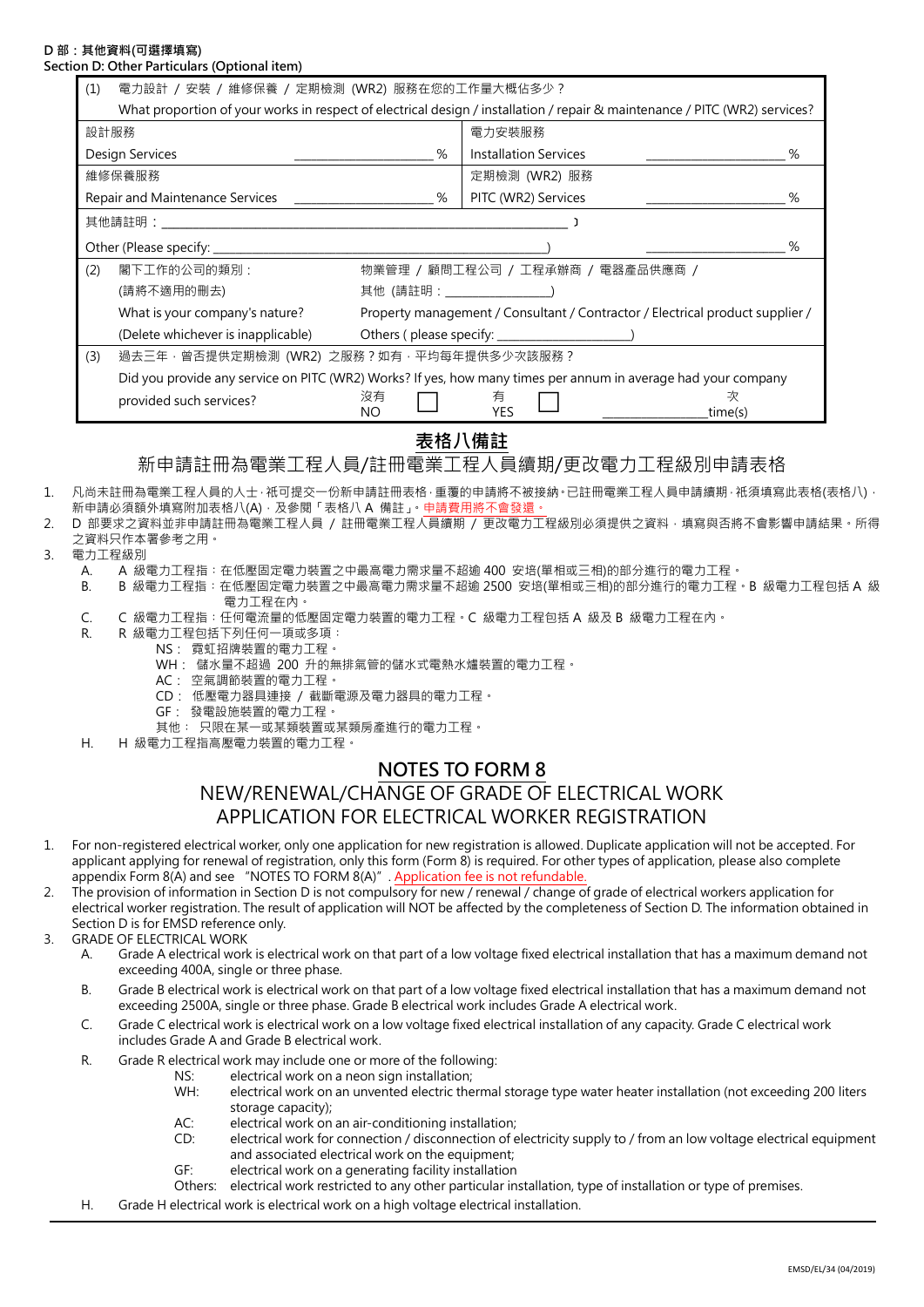### **個人資料私隱聲明**

### 收集個人資料的目的

在這份表格提供的個人資料,政府會用於下列目的:

(a) 評估你的學術/訓練資格及電力工作經驗,並在有需要時會向有關學術機構或你的僱主/前僱主作出查證,以確定你 是否符合條件,可根據電力(註冊)規例有關條文的規定註冊為電力工程人員;以及

(b) 方便政府與閣下通訊。

#### 受讓人的類別

你的註冊獲接納後,本表格所載的所有資料會存於機電工程署,並向部門的資料使用人披露。 你的姓名、註冊號碼、電力工程的級別、有效註冊屆滿日期、有關表現及紀律處分的資料,會在政府網頁"www.emsd.gov.hk" 及本署註冊及許可證辨事處向公眾披露,或在個別人士提出申請後向他們披露,但所披露的資料,只限上述數項。

### 查詢個人資料

根據個人資料(私隱)條例第 18 及第 22 條 · 以及附表 1 第 6 原則的規定 · 你有權查閱及改正個人資料 · 你的查閱權包括索取 在這份表格所提供個人資料的副本。

#### 查詢

如對這份表格所收集的個人資料有任何查詢,包括要求查閱及改正資料,請以書面向機電工程署署長提出,地址為九龍灣啟 成街 3 號機電工程署 7 樓電力法例部。 至於其他一般查詢,請使用「1823 政府一線通」二十四小時查詢熱線,電話號碼為 1823。

### **PERSONAL DATA PRIVACY STATEMENT**

#### Purpose of Personal Data Collection

The personal data provided by means of this form will be used by the Government for the following purposes:

- (a) To assess your academic/training qualifications and electrical work experience, including approaching the related academic institutions or your employer(s) for verification when required, in order to determine your eligibility for registration as an electrical worker in accordance with the relevant provisions of the Electricity (Registration) Regulations; and
- (b) To facilitate communication between Government and yourself.

#### Classes of Transferees

Upon the acceptance of your registration, your personal data will be kept at the Electrical and Mechanical Services Department and disclosed to the data users of the department.

Your personal data limited to your name, registration number, grade of electrical work, expiry date of registration, the information of performance and disciplinary actions, may be disclosed to the public at the Government website "www.emsd.gov.hk" and the Registration and Permit Office of this department; or to individual upon their application.

#### Access to Personal Data

You have a right to access and correction with respect to personal data as provided for in sections 18 and 22 and Principle 6 of Schedule 1 of the Personal Data (Privacy) Ordinance. Your right of access includes the right to obtain a copy of your personal data provided by this form.

#### Enquiries

Enquiries concerning the personal data collected by means of this form, including the data access and correction request, should be submitted in writing and addressed to "The Director of Electrical & Mechanical Services, Electricity Legislation Division, 7/F., 3 Kai Shing Street, Kowloon Bay".

For other general enquiries, please use the Government "1823 Citizen's Easy Link" 24-hour access, phone number: 1823.